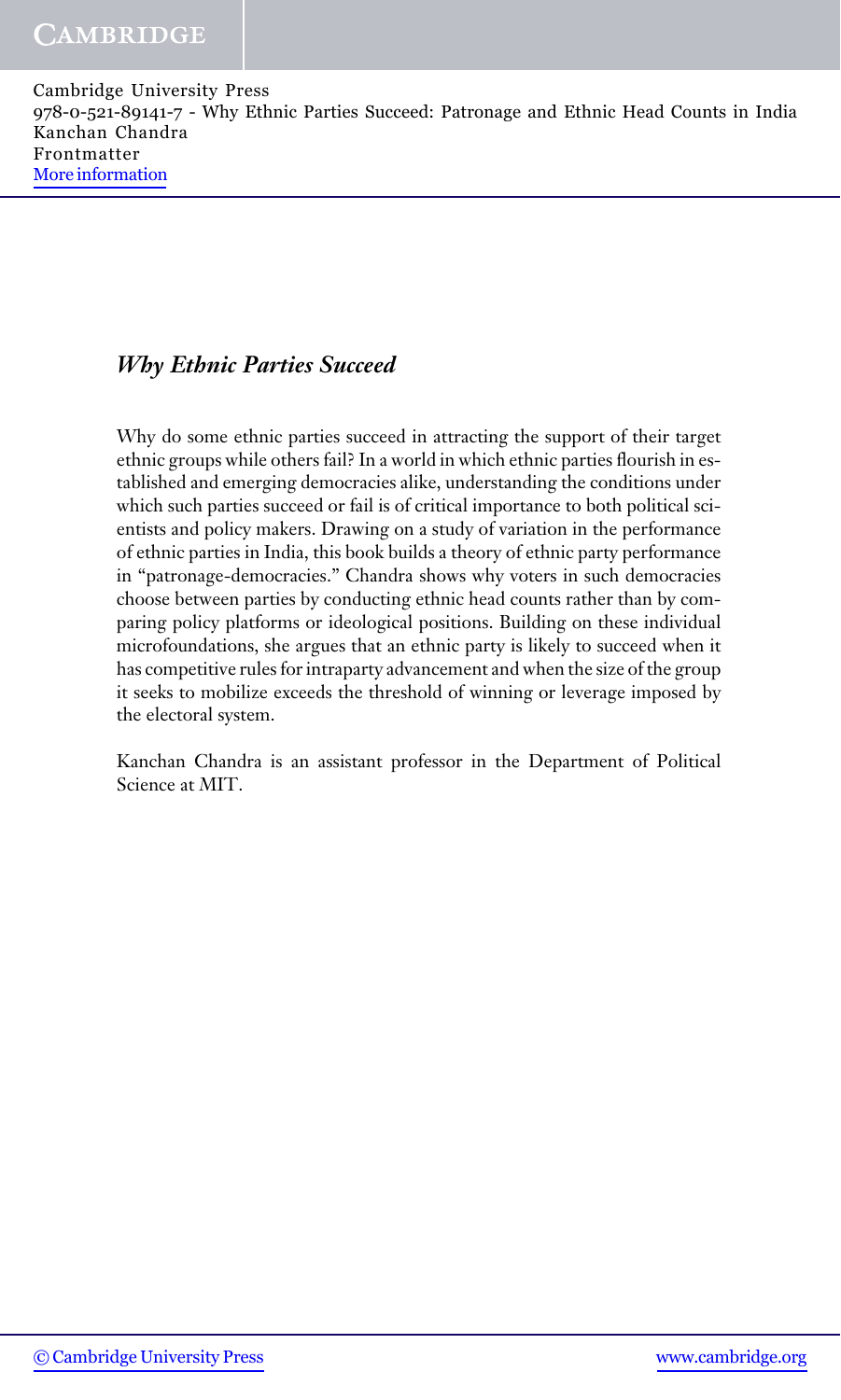### *Cambridge Studies in Comparative Politics*

*General Editor*

Margaret Levi *University of Washington, Seattle*

*Assistant General Editor*

Stephen Hanson *University of Washington, Seattle*

*Associate Editors*

Robert H. Bates *Harvard University* Peter Hall *Harvard University* Peter Lange *Duke University* Helen Milner *Columbia University* Frances Rosenbluth *Yale University* Susan Stokes *University of Chicago* Sidney Tarrow *Cornell University*

### *Other Books in the Series*

Stefano Bartolini, *The Political Mobilization of the European Left, 1860–1980: The Class Cleavage* Nancy Bermeo, ed., *Unemployment in the New Europe* Charles Boix, *Democracy and Redistribution* Carles Boix, *Political Parties, Growth and Equality: Conservative and Social Democratic Economic Strategies in the World Economy* Catherine Boone, *Merchant Capital and the Roots of State Power in Senegal, 1930–1985* Catherine Boone, *Political Topographies of the African State: Territorial Authority and Institutional Change* Michael Bratton and Nicolas van de Walle, *Democratic Experiments in Africa: Regime Transitions in Comparative Perspective* Valerie Bunce, *Leaving Socialism and Leaving the State: The End of Yugoslavia, the Soviet Union and Czechoslovakia* Ruth Berins Collier, *Paths Toward Democracy: The Working Class and Elites in Western Europe and South America* Daniele Caramani, *The Nationalization of Politics: The Formation of National Electorates and Party Systems in Europe* Donatella della Porta, *Social Movements, Political Violence, and the State* Gerald Easter, *Reconstructing the State: Personal Networks and Elite Identity* Robert Franzese, Jr., *Macroeconomic Policies of Developed Democracies* Roberto Franzosi, *The Puzzle of Strikes: Class and State Strategies in Postwar Italy*

*Continued on page following the Index*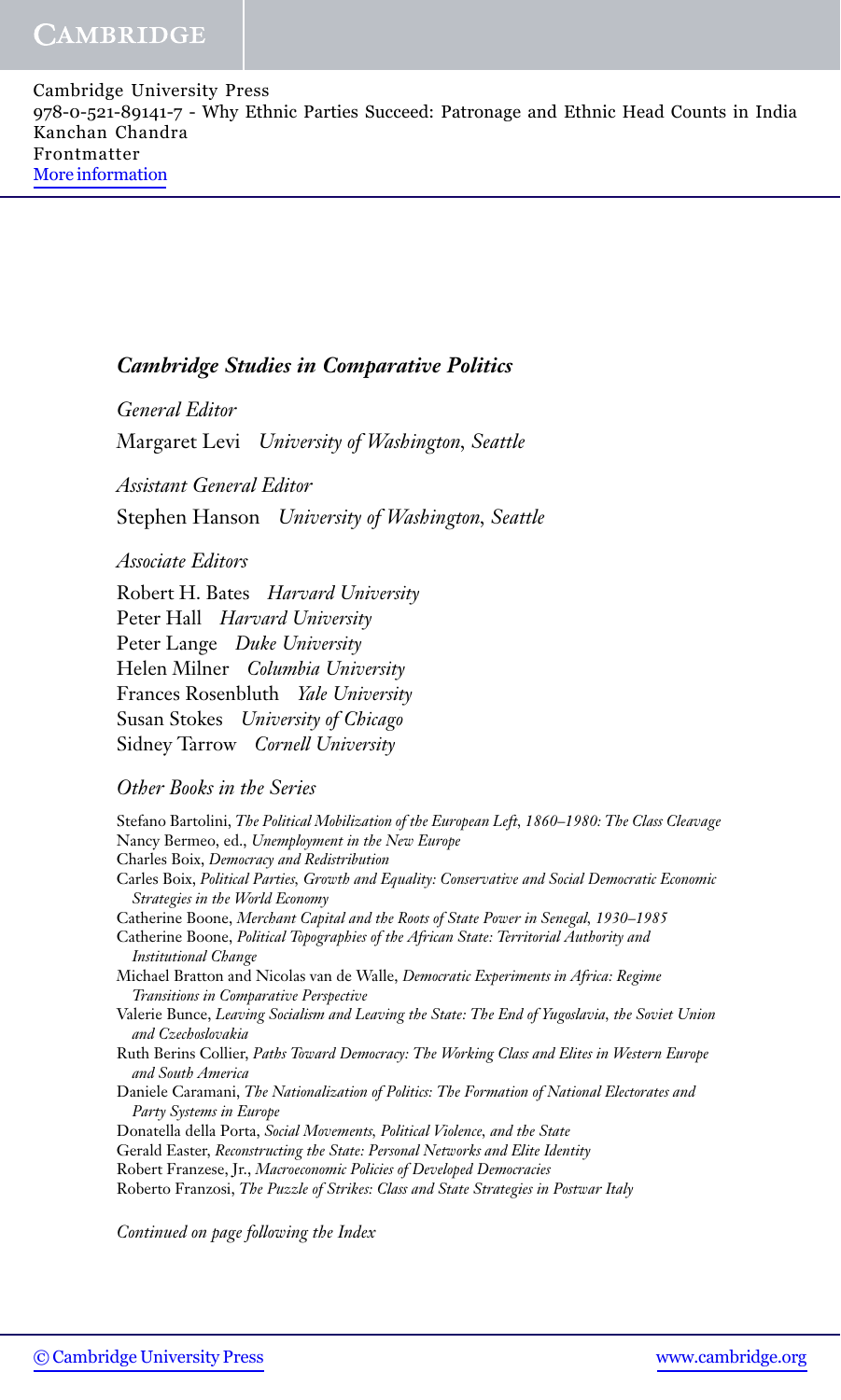# *Why Ethnic Parties Succeed*

## PATRONAGE AND ETHNIC HEAD COUNTS IN INDIA

## **KANCHAN CHANDRA**

*Massachusetts Institute of Technology*

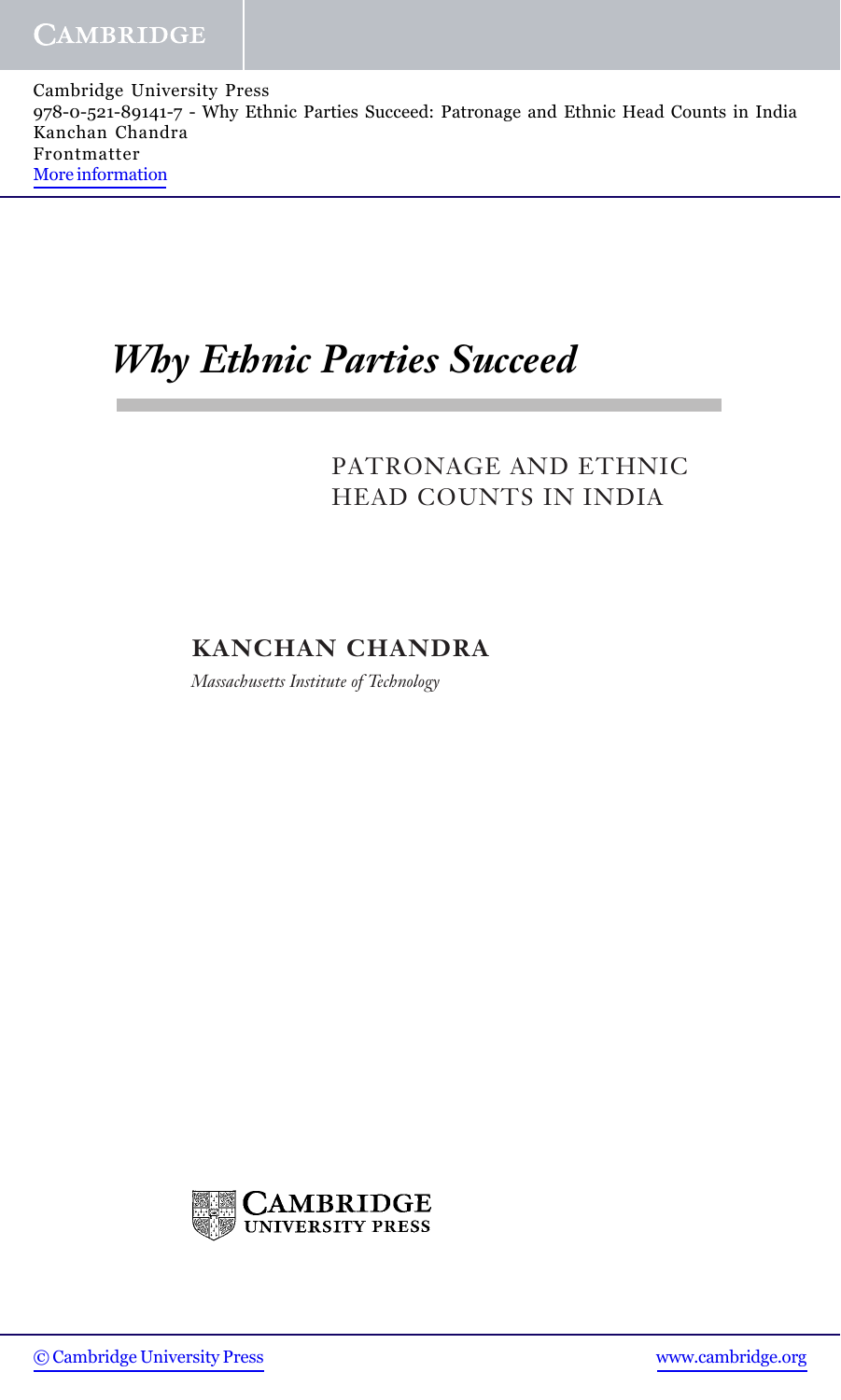| Cambridge University Press                                                                |  |
|-------------------------------------------------------------------------------------------|--|
| 978-0-521-89141-7 - Why Ethnic Parties Succeed: Patronage and Ethnic Head Counts in India |  |
| Kanchan Chandra                                                                           |  |
| Frontmatter                                                                               |  |
| More information                                                                          |  |
|                                                                                           |  |

CAMBRIDGE UNIVERSITY PRESS Cambridge, New York, Melbourne, Madrid, Cape Town, Singapore, São Paulo

Cambridge University Press The Edinburgh Building, Cambridge CB2 2RU, UK

Published in the United States of America by Cambridge University Press, New York

www.cambridge.org Information on this title: www.cambridge.org/9780521814522

© Kanchan Chandra 2004

This publication is in copyright. Subject to statutory exception and to the provisions of relevant collective licensing agreements, no reproduction of any part may take place without the written permission of Cambridge University Press.

First published 2004 This digitally printed first paperback version 2007

*A catalogue record for this publication is available from the British Library*

*Library of Congress Cataloguing in Publication data*

Chandra, Kanchan, 1971– Why ethnic parties succeed : patronage and ethnic head counts in India / Kanchan Chandra. p. cm. – (Cambridge studies in comparative politics) Includes bibliographical references and index. ISBN 0-521-81452-9 1. Political parties – India. 2. Minorities – India – Political activity. 3. India – Ethnic relations – Political aspects. 4. Patronage, Political – India. I. Title. II. Series. JQ298.A1C43 2004 306.2´6´0954–dc21 2003048458 ISBN-13 978-0-521-81452-2 hardback ISBN-10 0-521-81452-9 hardback

ISBN-13 978-0-521-89141-7 paperback ISBN-10 0-521-89141-8 paperback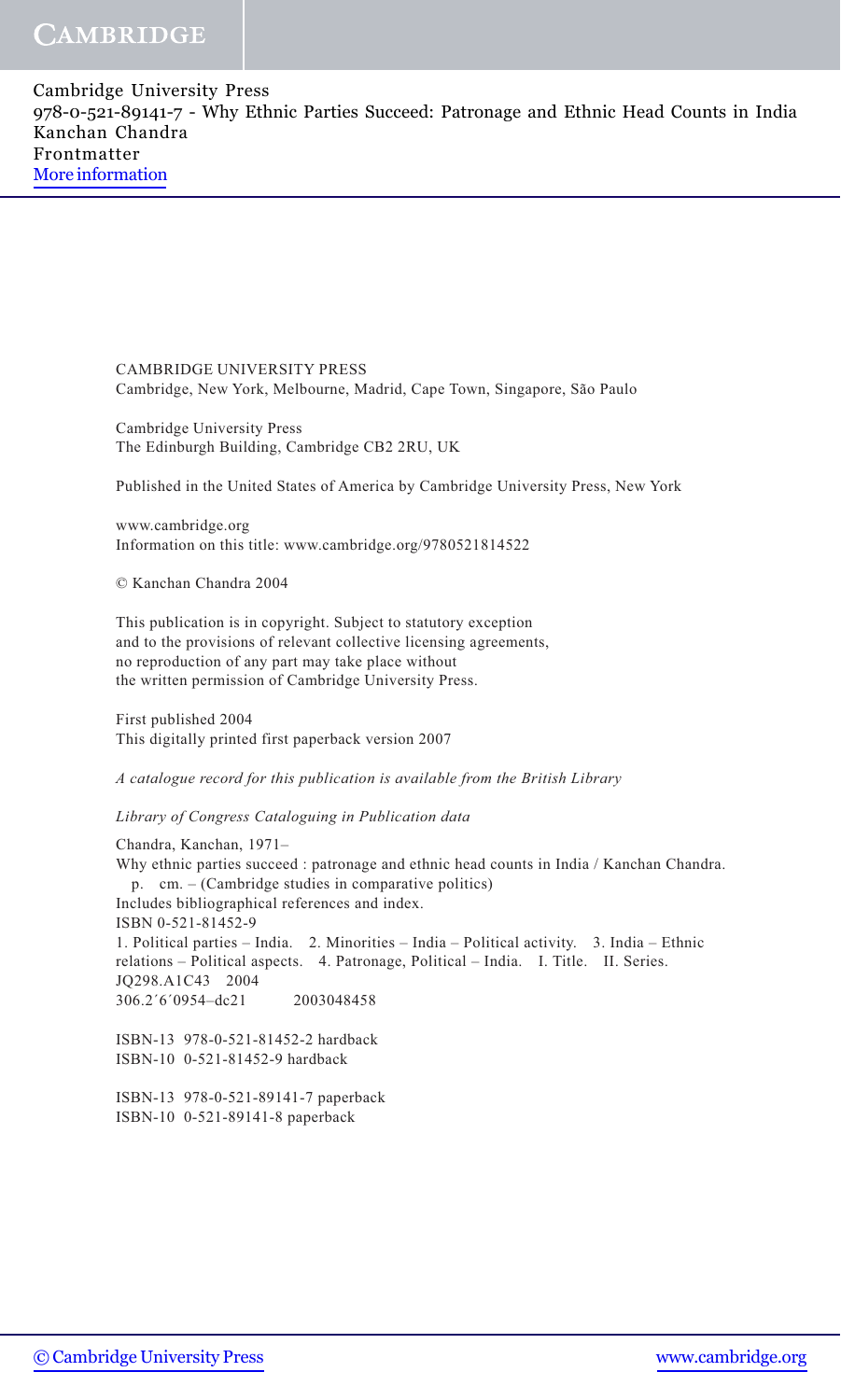> *To my mother*, *whose imagination creates mine*.

*For my father*.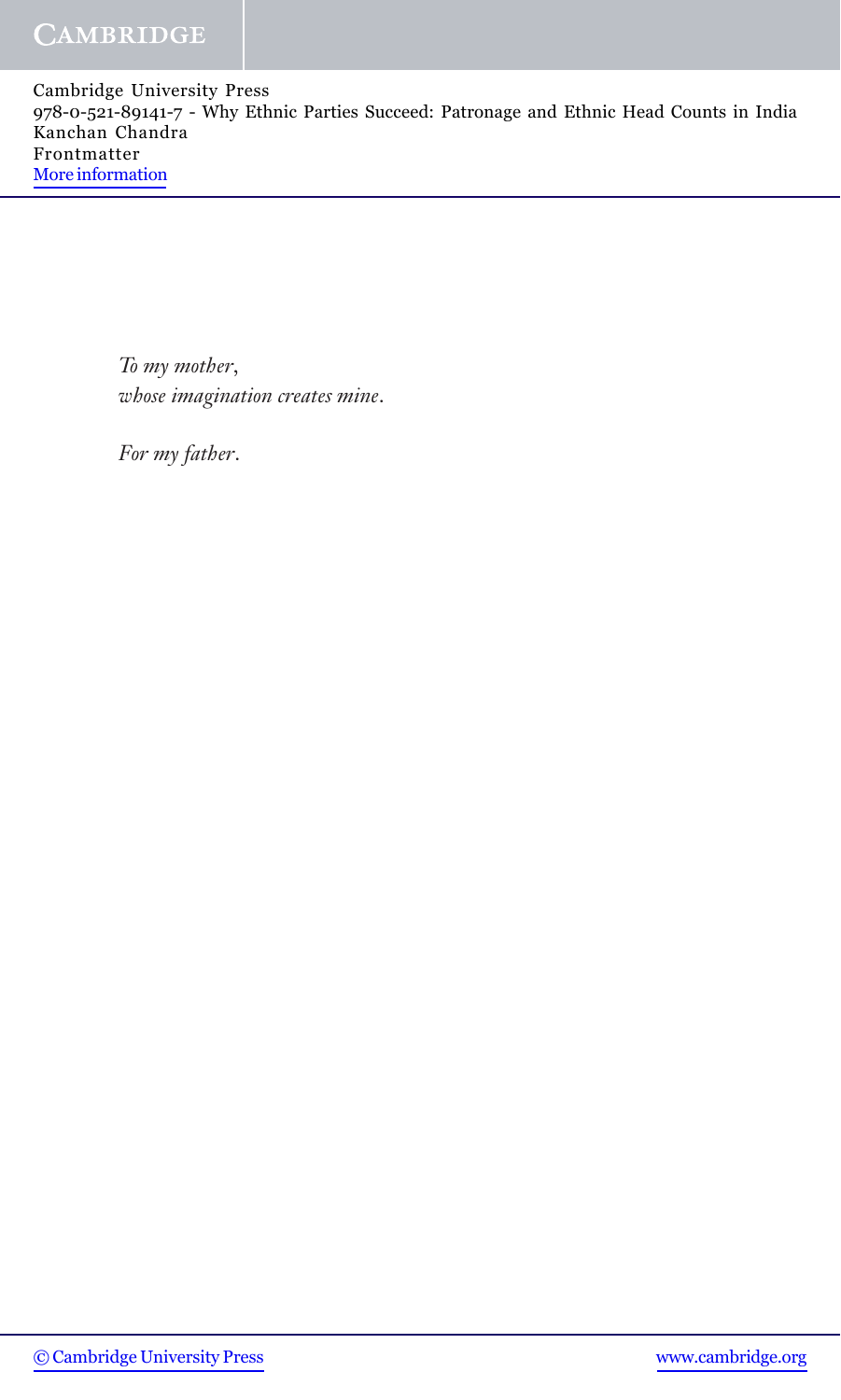# *Contents*

| List of Maps, Figures, and Tables                                                                      | page xi |
|--------------------------------------------------------------------------------------------------------|---------|
| List of Abbreviations                                                                                  |         |
| A Note on Terminology                                                                                  | XV      |
| Acknowledgments                                                                                        | xvii    |
| <b>INTRODUCTION</b>                                                                                    | 1       |
| Part I. Theory                                                                                         |         |
| LIMITED INFORMATION AND ETHNIC<br><b>CATEGORIZATION</b>                                                | 33      |
| PATRONAGE-DEMOCRACY, LIMITED<br>INFORMATION, AND ETHNIC FAVOURITISM                                    | 47      |
| COUNTING HEADS: WHY ETHNIC PARTIES<br>SUCCEED IN PATRONAGE-DEMOCRACIES                                 | 82      |
| WHY PARTIES HAVE DIFFERENT ETHNIC HEAD<br>COUNTS: PARTY ORGANIZATION AND ELITE<br><b>INCORPORATION</b> | 99      |
| Part II. Data                                                                                          |         |
| INDIA AS A PATRONAGE-DEMOCRACY                                                                         | 115     |
| THE BAHUJAN SAMAJ PARTY (BSP) AND THE                                                                  |         |
| <b>SCHEDULED CASTES (SCs)</b>                                                                          | 143     |
| WHY SC ELITES JOIN THE BSP                                                                             | 172     |
| WHY SC VOTERS PREFER THE BSP                                                                           | 196     |
|                                                                                                        |         |

ix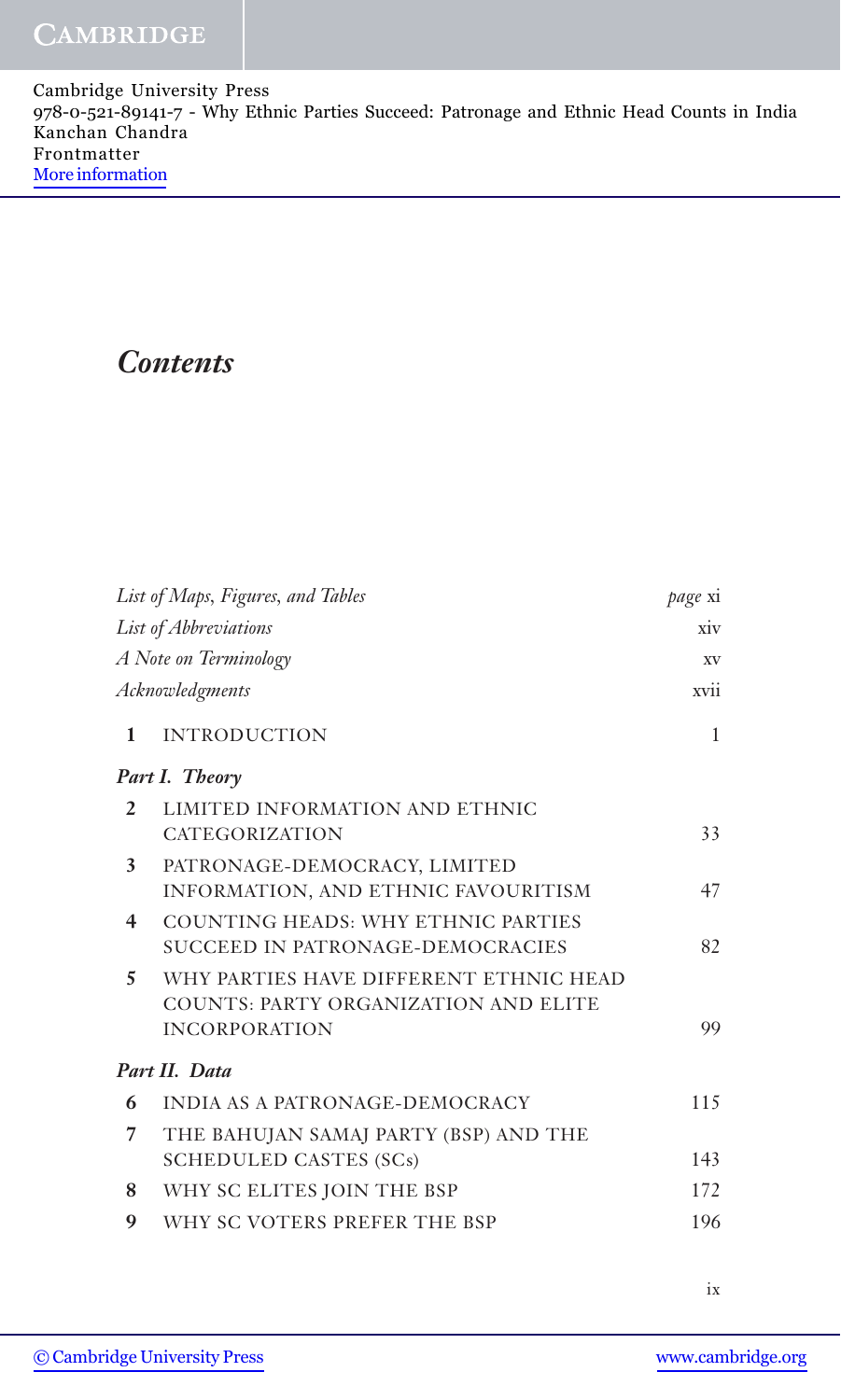| Cambridge University Press                                                                |  |
|-------------------------------------------------------------------------------------------|--|
| 978-0-521-89141-7 - Why Ethnic Parties Succeed: Patronage and Ethnic Head Counts in India |  |
| Kanchan Chandra                                                                           |  |
| Frontmatter                                                                               |  |
| More information                                                                          |  |
|                                                                                           |  |

|                                        |                                                                                              | <b>Contents</b> |
|----------------------------------------|----------------------------------------------------------------------------------------------|-----------------|
| 10                                     | WHY SC VOTER PREFERENCES TRANSLATE INTO<br><b>BSP VOTES</b>                                  | 222             |
| 11                                     | EXPLAINING DIFFERENT HEAD COUNTS IN THE<br><b>BSP AND CONGRESS</b>                           | 246             |
| 12                                     | EXTENDING THE ARGUMENT TO OTHER<br>ETHNIC PARTIES IN INDIA: THE BJP, THE DMK,<br>AND THE JMM | 262             |
| 13                                     | ETHNIC HEAD COUNTS AND DEMOCRATIC<br><b>STABILITY</b>                                        | 287             |
|                                        | Appendix A. Elite Interviews                                                                 | 293             |
|                                        | Appendix B. Ethnographies of Election Campaigns                                              | 297             |
|                                        | Appendix C. Content Analysis                                                                 | 299             |
| Appendix D. Description of Survey Data |                                                                                              | 302             |
|                                        | Appendix E. Description of the Ecological Inference (EI) Method                              | 303             |
|                                        | Appendix F. Method Used to Estimate Ethnic Voting Patterns                                   | 310             |
|                                        | Bibliography                                                                                 | 317             |
| <i>Index</i>                           |                                                                                              | 337             |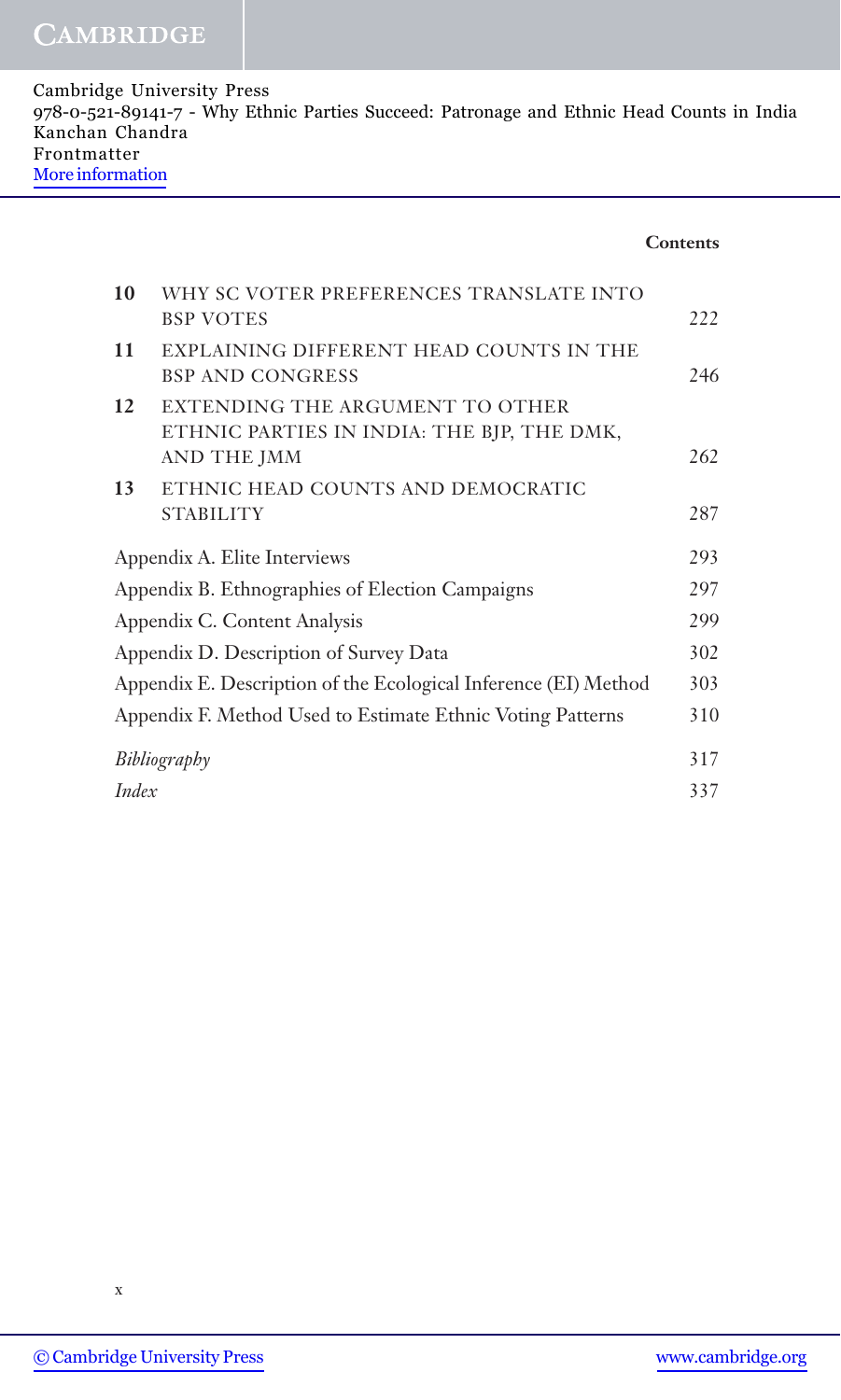# *Maps, Figures, and Tables*

#### *Maps*

| 1.1 Scheduled Caste population across Indian states, 1991             | page 19 |
|-----------------------------------------------------------------------|---------|
| 1.2 Variation in Scheduled Caste vote for the BSP across Indian       |         |
| states, 1984-98 parliamentary elections                               | 20      |
| 1.3 Hindu population across Indian states, 1991                       | 24      |
| 1.4 Variation in Hindu vote for the BJP across Indian states, 1991    |         |
| parliamentary elections                                               | 25      |
| 1.5 Tamil-speaking population across Tamil Nadu districts, 1961       | 26      |
| 1.6 Variation in Tamil vote for the DMK across districts in Tamil     |         |
| Nadu, 1967 legislative assembly elections                             | 27      |
| 1.7 Variation in vote for the JMM across districts in Jharkhand, 2000 |         |
| legislative assembly elections                                        | 28      |

### *Figures*

| 1.1 | Equilibrium of ethnic favouritism                          | 12  |
|-----|------------------------------------------------------------|-----|
| 4.1 | The voting decision in a patronage-democracy               | 87  |
| 5.1 | Stage I: party dominated by elites from group A            | 103 |
| 5.2 | Stage II: competitive incorporation of elites from group B | 104 |
| 5.3 | Stage III: displacement of As by Bs                        | 104 |
|     | 5.4 Stage I: party dominated by elites from group A        | 108 |
|     | 7.1 The Bahujan Samaj                                      | 156 |
|     | 8.1 Percentage of important cabinet portfolios allotted to |     |
|     | Scheduled Caste ministers, 1951–92                         | 179 |
| 8.2 | Ratio of SC representation in Council of Ministers to SC   |     |
|     | percentage in population, 1951-92                          | 179 |
|     | 9.1 Preference distribution of Scheduled Caste respondents |     |
|     | in UP and Punjab, 1996 parliamentary elections             | 209 |
|     |                                                            |     |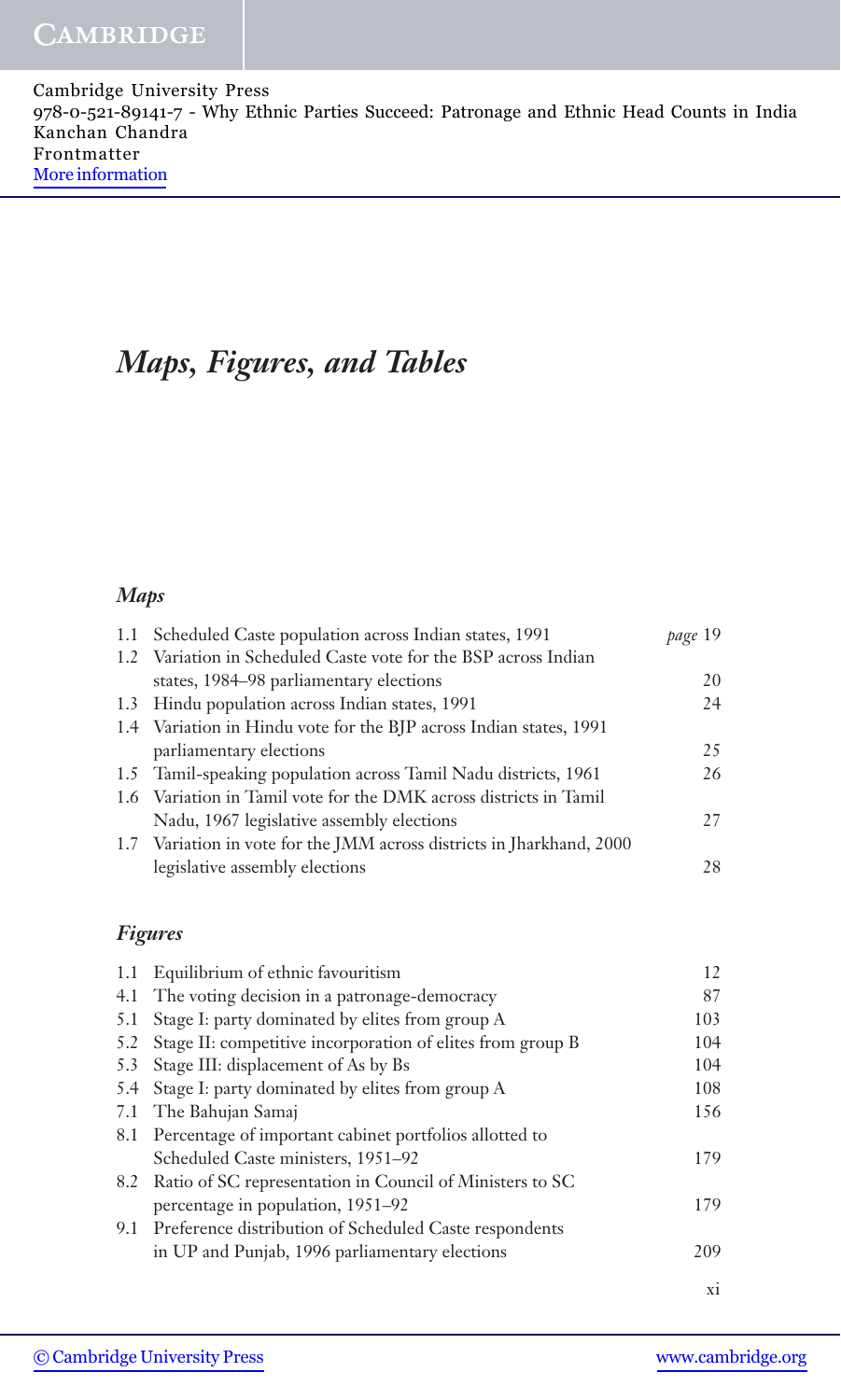#### **Maps, Figures, and Tables**

| 259 |
|-----|
| 273 |
| 280 |
|     |

#### *Tables*

| 2.1 | Data sources about ethnic and nonethnic identities                  | 38  |
|-----|---------------------------------------------------------------------|-----|
| 6.1 | Dominance of the public sector in the organized economy in          |     |
|     | India, 1961-99                                                      | 117 |
| 6.2 | Relative growth rates of the public and private sectors in India,   |     |
|     | 1991-99                                                             | 118 |
| 6.3 | Profile of central government employment in India, 1994             | 119 |
| 6.4 | Profile of state government employment in Punjab, 1995              | 120 |
| 7.1 | Efficacy of Scheduled Caste voters across Indian states, 1984       | 146 |
| 7.2 | Stratified sample of Indian states: Uttar Pradesh, Punjab,          |     |
|     | Karnataka                                                           | 159 |
| 7.3 | Variables hypothesized to effect BSP performance among              |     |
|     | <b>Scheduled Castes</b>                                             | 162 |
| 8.1 | Rise in literacy among Scheduled Castes in all three states,        |     |
|     | 1961-81                                                             | 173 |
| 8.2 | Mean number of independent candidates in "reserved"                 |     |
|     | constituencies, 1960-83                                             | 175 |
| 8.3 | Profile of early joiners of the BSP                                 | 177 |
| 8.4 | Representation in the BSP in Uttar Pradesh, 1984                    | 188 |
| 8.5 | Representation in the BSP in Uttar Pradesh, 1995-96                 | 189 |
| 8.6 | BSP candidates in Karnataka legislative assembly and                |     |
|     | parliamentary elections, 1989-98                                    | 193 |
| 9.1 | Percentage of SC candidates fielded by all major parties/alliances, |     |
|     | 1996                                                                | 198 |
| 9.2 | Representational profile of major parties in Uttar Pradesh and      |     |
|     | Punjab at the state level, 1996                                     | 198 |
| 9.3 | Relative weight of party and candidate in voter decisions in Uttar  |     |
|     | Pradesh and Punjab                                                  | 200 |
| 9.4 | Party issue positions, 1996                                         | 204 |
| 9.5 | Scheduled Caste voter assessments of issue salience in Uttar        |     |
|     | Pradesh and Punjab, 1996                                            | 207 |
| 9.6 | Party preferences of Scheduled Caste voters in Uttar Pradesh and    |     |
|     | Punjab, 1996                                                        | 208 |
| 9.7 | Party preferences of Chamar and non-Chamar voters in                |     |
|     | Uttar Pradesh and Punjab, 1996                                      | 210 |
|     |                                                                     |     |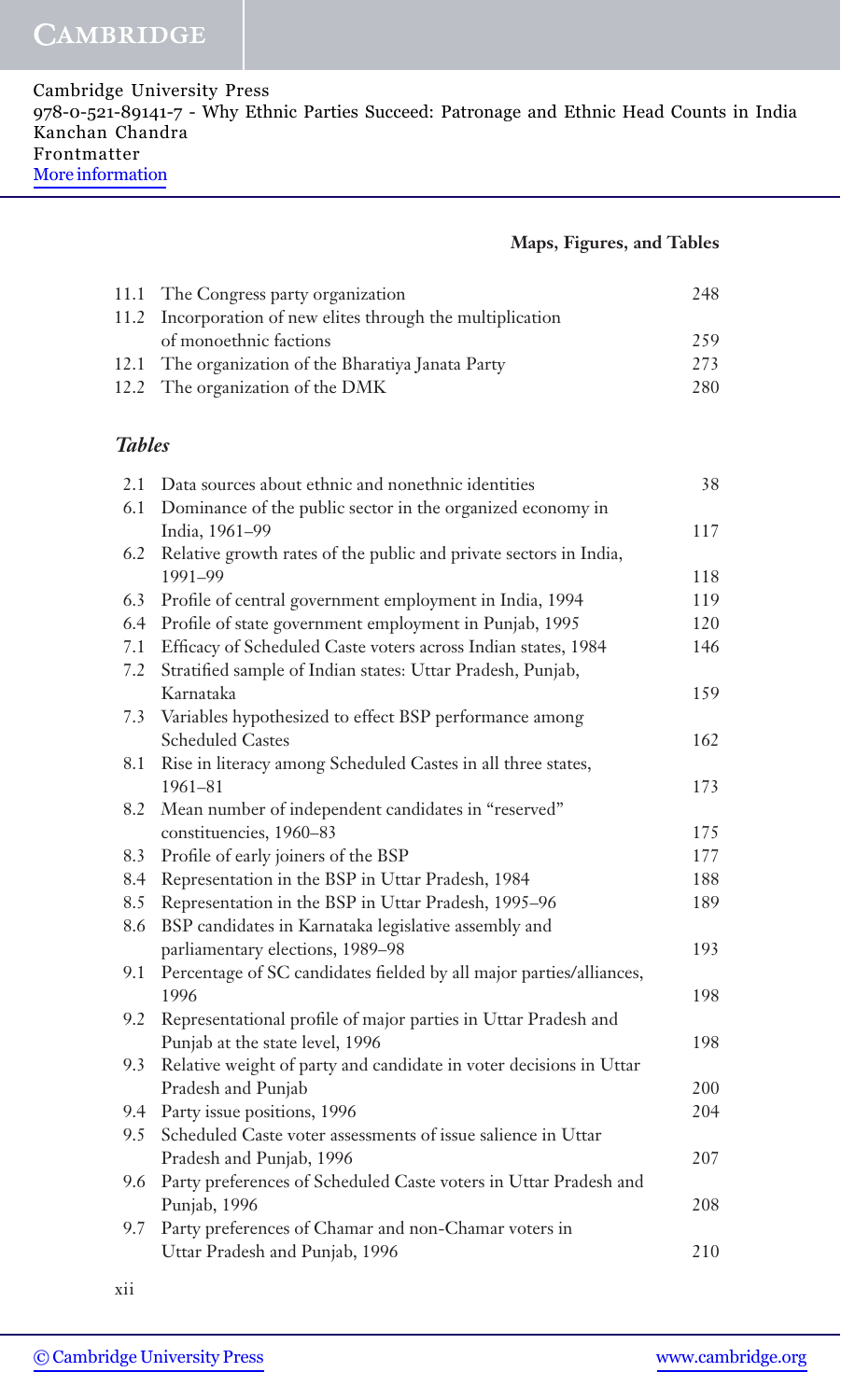### **Maps, Figures, and Tables**

| 10.1           | Demographic profile of Scheduled Castes across samples           | 232 |
|----------------|------------------------------------------------------------------|-----|
| 10.2           | Leverage and Scheduled Caste voting behaviour                    | 233 |
| 10.3           | Timing of decision: Scheduled Castes in Uttar Pradesh and Punjab | 238 |
| 10.4           | Timing of decision: Chamars in Uttar Pradesh and Punjab          | 240 |
| 10.5           | Vote switching between Uttar Pradesh parliamentary and           |     |
|                | assembly elections, 1996                                         | 242 |
| 12.1           | Profile of BJP vote, 1991-98                                     | 267 |
| 12.2           | Representational profile of the DMK and Congress, 1968           | 278 |
| 12.3           | Caste composition of Congress and DMK cabinets, 1957-67          | 279 |
| A.1            | Elite interviews by state and organization                       | 294 |
| <b>B.1</b>     | Constituency studies during parliamentary and assembly           |     |
|                | campaigns, 1996-98                                               | 298 |
| C.1            | Words or phrases included in main issue categories in content    |     |
|                | analysis                                                         | 300 |
| D.1            | Description of election surveys                                  | 302 |
| F <sub>1</sub> | Performance of the Bahujan Samaj Party by state, 1984-98         |     |
|                | parliamentary elections                                          | 313 |
| F <sub>1</sub> | Performance of the Bharatiya Janata Party by state, 1991         |     |
|                | parliamentary elections                                          | 315 |
| F.3            | Performance of the DMK in Tamil Nadu by district, 1967           |     |
|                | legislative assembly elections                                   | 316 |
| F.4            | Performance of the JMM in Jharkhand by district, 2000            |     |
|                | legislative assembly elections                                   | 316 |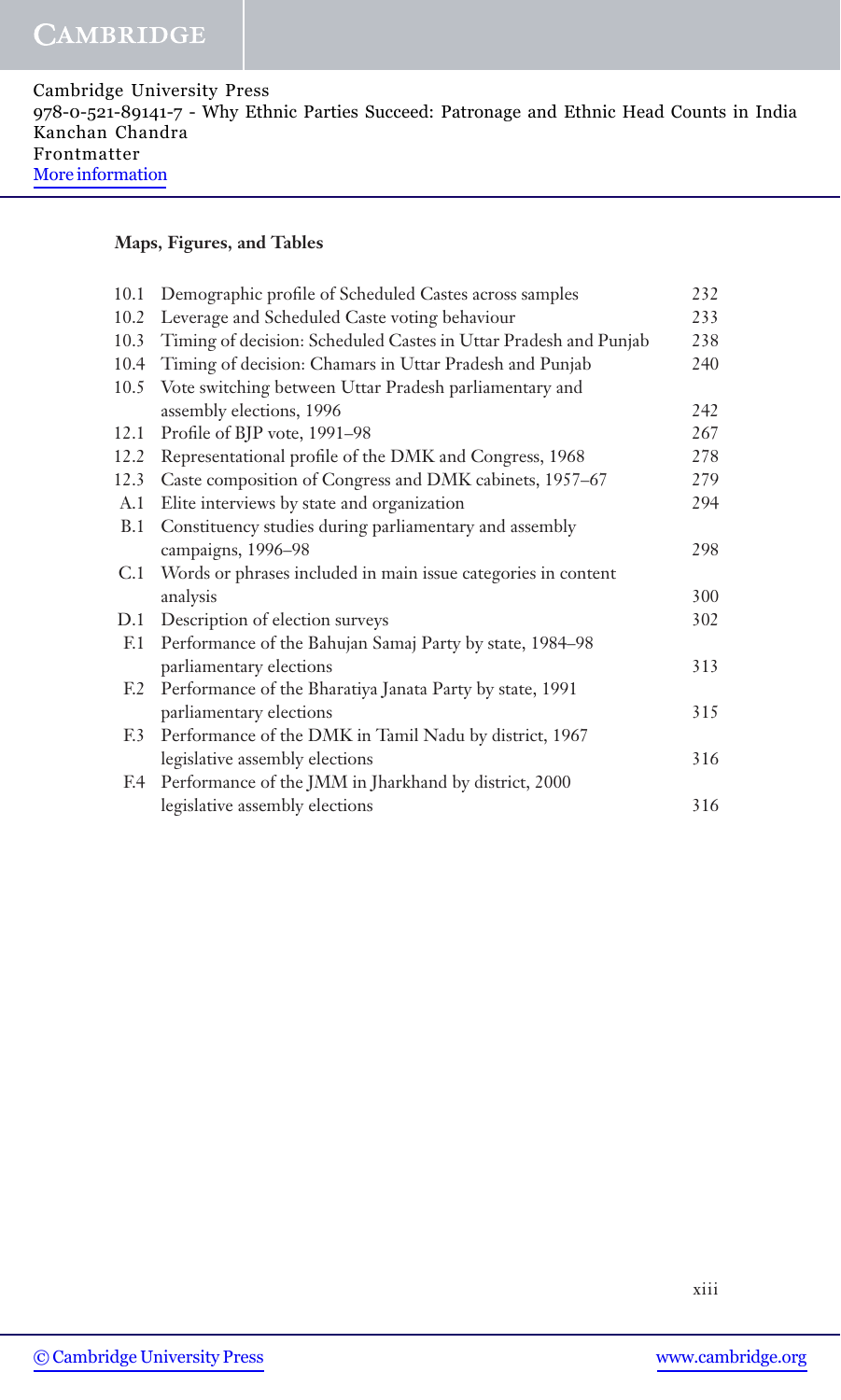# *Abbreviations*

| BJP         | Bharatiya Janata Party                       |
|-------------|----------------------------------------------|
| <b>BJS</b>  | Bharatiya Jana Sangh                         |
| <b>BKKP</b> | Bharatiya Kisan Kamgar Party                 |
| <b>BPP</b>  | <b>Bihar People's Party</b>                  |
| <b>BSP</b>  | Bahujan Samaj Party                          |
| <b>CPI</b>  | Communist Party of India                     |
| CPI(ML)     | Communist Party of India (Marxist-Leninist)  |
| <b>CPM</b>  | Communist Party of India (Marxist)           |
| DMK         | Dravida Munnetra Kazagham                    |
| <b>FPTP</b> | <b>First Past the Post</b>                   |
| <b>INC</b>  | <b>Indian National Congress</b>              |
| JD          | Janata Dal                                   |
| JD(G)       | Janata Dal (Gujarat)                         |
| JD(U)       | Janata Dal (United)                          |
| <b>NDA</b>  | National Democratic Alliance                 |
| NF/LF       | National Front/Left Front                    |
| OBC         | Other backward classes/other backward castes |
| <b>PR</b>   | Proportional representation                  |
| <b>RJD</b>  | Rashtriya Janata Dal                         |
| <b>RPI</b>  | Republican Party of India                    |
| <b>RSS</b>  | Rashtriya Swayamsevak Sangh                  |
| <b>SAD</b>  | Shiromani Akali Dal                          |
| <b>SC</b>   | <b>Scheduled Caste</b>                       |
| <b>SJP</b>  | Samajwadi Janata Party                       |
| SP          | Samajwadi Party                              |
| <b>ST</b>   | <b>Scheduled Tribe</b>                       |
| <b>VHP</b>  | Vishwa Hindu Parishad                        |
|             |                                              |

xiv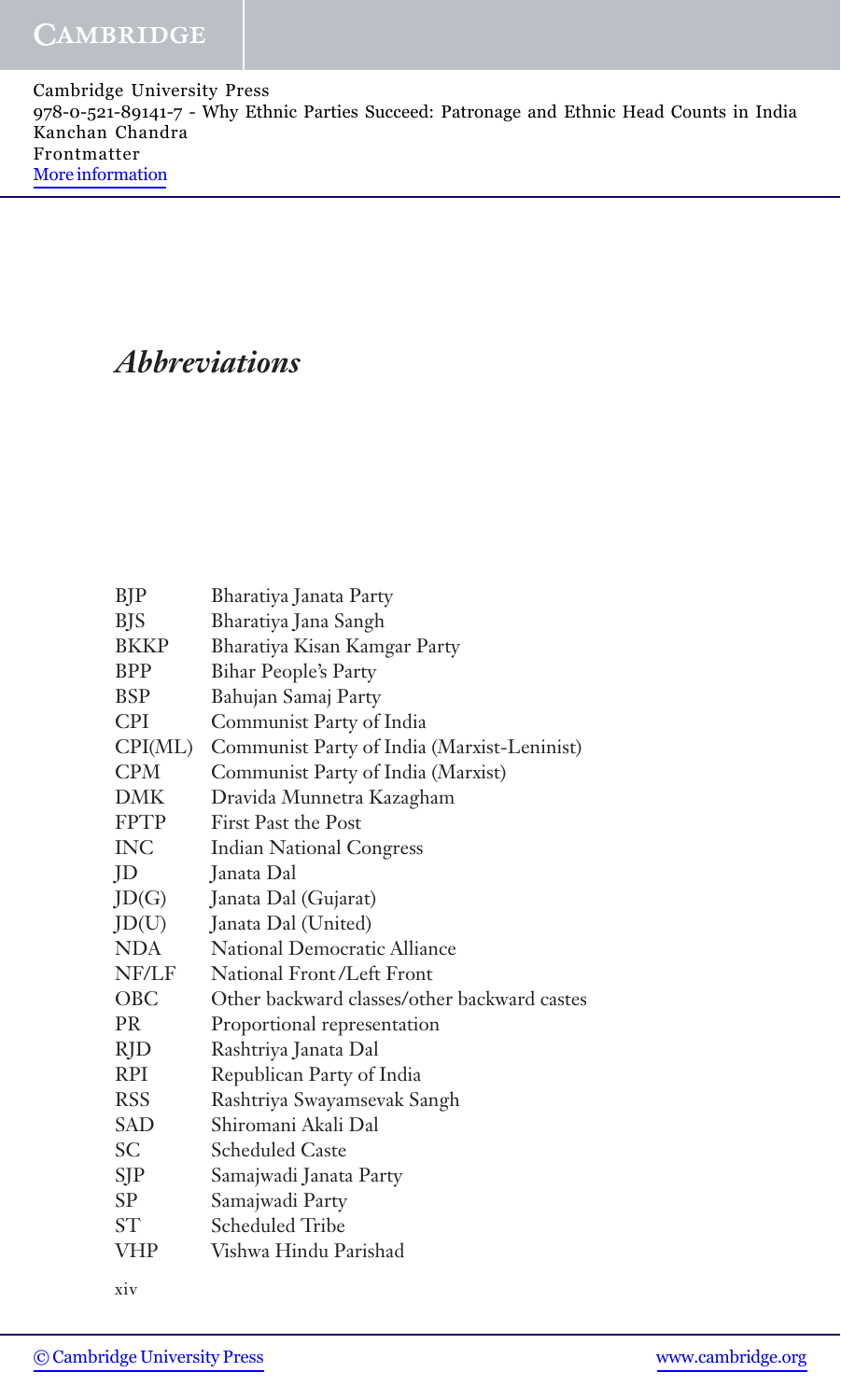# *A Note on Terminology*

Throughout, I use the term "Scheduled Caste" to describe the Bahujan Samaj Party's target category rather than alternatives such as "Untouchable," "*Harijan*" or "*Dalit*." I employ this term because it was the most widely employed term of self-identification among my respondents. None of my respondents used the derogatory term "Untouchable" to refer to themselves. The term *Harijan*, meaning "children of God," a term coined by Gandhi to refer to those treated as untouchable, is now perceived as being patronizing. I do not use either of these terms, therefore, except when quoting verbatim from another source that does. Many of my respondents referred to themselves as "*Dalit*" (meaning "broken to pieces" or "oppressed"), a term popularized by the Dalit Panthers, a radical movement in the state of Maharashtra. But the more common term of self-identification was the term Scheduled Caste (SC), or the name of the caste category among the Scheduled Castes to which an individual subscribed.

I use the terms "other backward classes" (OBC) and "backward classes" interchangeably with the term "other backward *castes*" and "backward *castes*." The term "other backward classes" comes from a provision in the Indian Constitution that empowers the government to provide preferential treatment for "other socially and educationally backward classes." The Constitution does not lay down the criteria according to which the "backward classes" are to be identified, but the term "classes" in this phrase has come to be interpreted in everyday politics as a euphemism for castes. In 1990, the Indian government announced a decision to set aside 27 percent of jobs in central government institutions for the "Other Backward Classes," defined explicitly as a collection of castes. Especially since this policy decision, the terms "other backward classes" and "other backward castes" have come to be used interchangeably.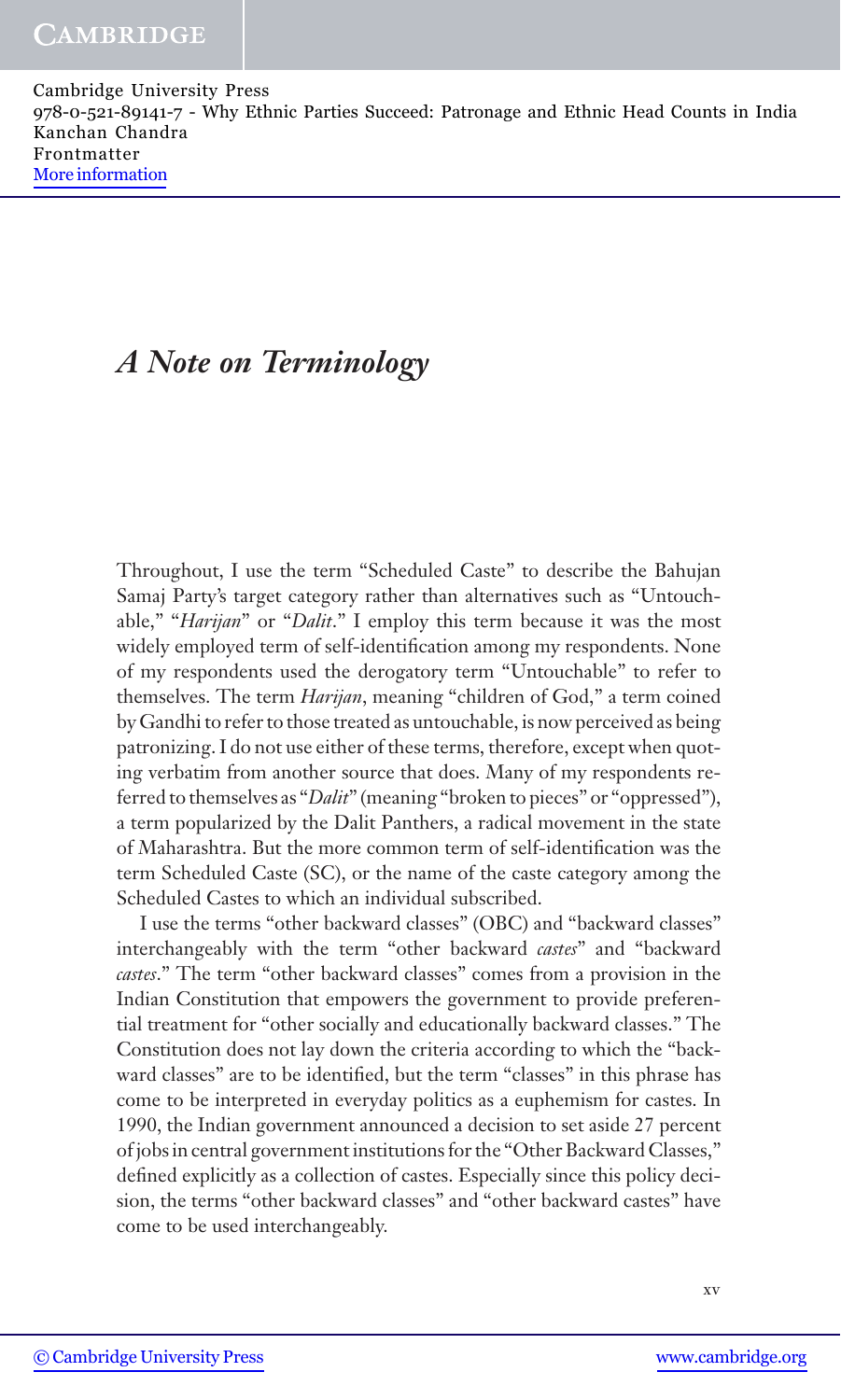# *Acknowledgments*

This book proposes a theory of ethnic party performance in "patronagedemocracies," based on an analysis of ethnic party performance in India. It is intended for two overlapping audiences, which reflect also two of the intellectual communities to which I belong: those who are interested in the abstract principles that drive the particularities of politics anywhere; and those who are interested in the particularities of politics in India. My search for a way to use abstraction and particularity to illuminate each other was influenced especially by two books: David Laitin's *Hegemony and Culture* and Robert Putnam's *Making Democracy Work*. 1

In its pages, the reader will encounter voters and politicians who are amateur mathematicians and statisticians. They count the heads of co-ethnics across parties and the electorate, use these head counts to attach probabilities to different outcomes, and choose their strategies according to the result of these calculations. This portrait of voters and politicians is based on ethnographic research on the Bahujan Samaj Party (BSP) and other political parties in India conducted between 1996 and 1998. The politicians and voters whom I interviewed in the course of this research had different, often complex, motivations. Political power was for many the principal channel for material advancement. For others, it was the principal route to self-assertion. Often, the desires for material advancement and for selfassertion were combined. But no matter what their motivations, they were engaged alike in sophisticated calculations of the chances of victory or influence, using numbers generated from ethnic head counts. Terms such as a "wave effect," a "plus factor," a "winning margin," "cutting votes" (i.e., votes

xvii

<sup>1</sup> David Laitin, *Hegemony and Culture* (Chicago: University of Chicago Press, 1986); Robert Putnam, *Making Democracy Work* (Princeton, NJ: Princeton University Press, 1993).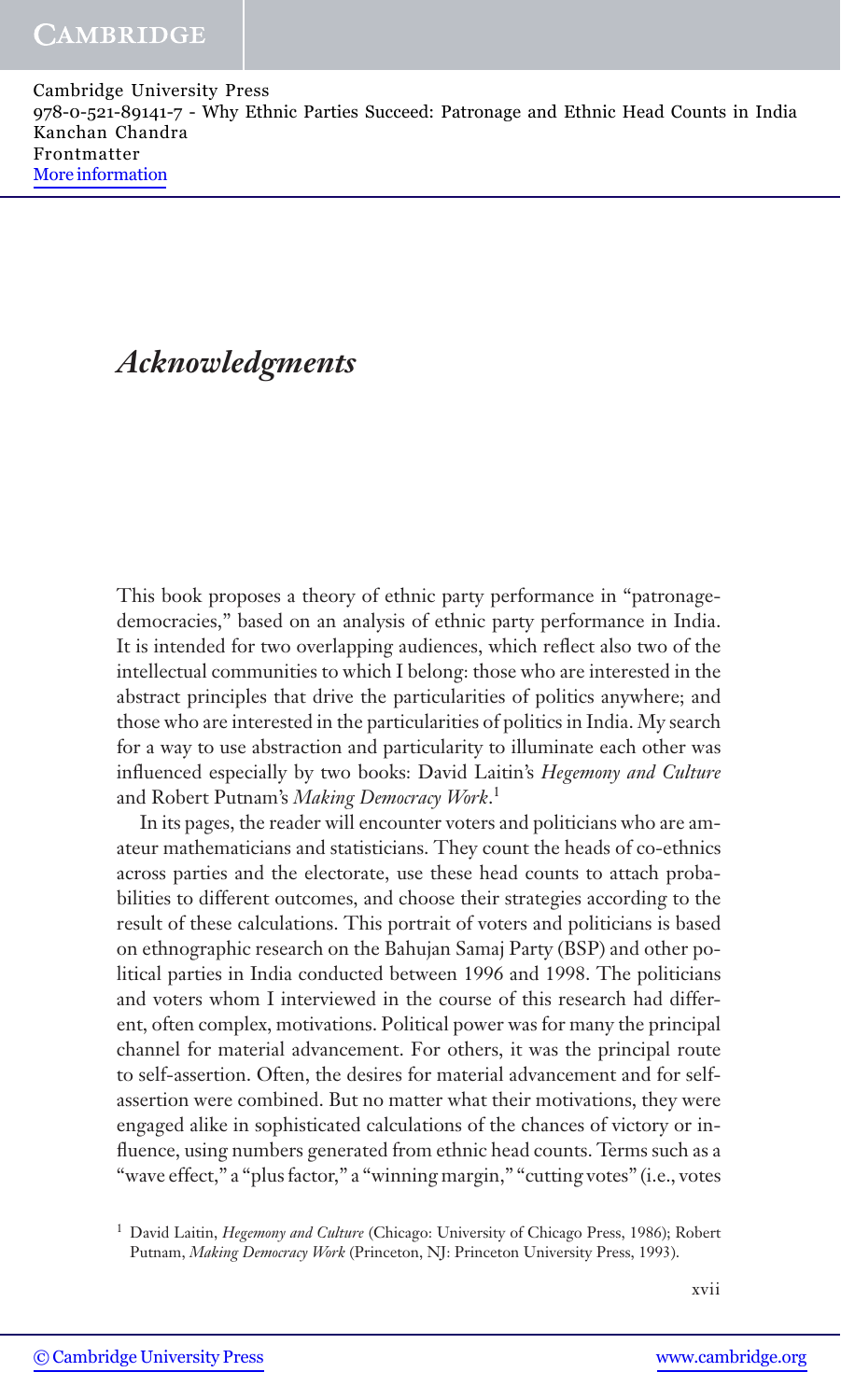#### **Acknowledgments**

that cut into someone else's winning margin), and so on were a routine part of their vocabulary in almost every constituency that I visited.

I attempt in this book to theorize about the conditions that produce this systemic tendency toward calculated voting based on ethnic head counts, and to show how, in turn, these head counts determine the performance of ethnic parties. While I hope that the data on the behaviour of politicians and voters, drawn mainly from the 1996–98 period in India, provide sufficient evidence for its plausibility, this theory remains to be evaluated against new data from other time periods in India and from other patronagedemocracies. Throughout, I use the term "ethnic identity" in a broad sense to describe identities based on ascriptive categories, including caste, language, tribe, and religion. In political discourse in India, the politics of caste, language, tribe, and religion are more often treated as separate phenomena. I use a common analytical category here, not because differences do not exist between these categories, but in order to highlight certain minimal similarities in politics based on any of them.

The book developed out of my doctoral dissertation in the Department of Government at Harvard University. Among my teachers, my debts start with Douglas Haynes, Nelson Kasfir, and Ian Lustick, then at Dartmouth College, who showed me how to think about ethnicity. At graduate school, I am grateful to the members of my dissertation committee: Samuel Huntington, for pushing me to think about the comparative implications of my argument; David Laitin, who has been an inspiration during this project and beyond it; Ashutosh Varshney, for sharing his enthusiasm for Indian politics; and Myron Weiner, who continued to influence many of the arguments I make here even after his death in 1999. In Delhi, Yogendra Yadav responded generously to my frequent requests for advice. I thank him also for involving me in the National Election Studies in 1996 and 1998, and for permission to use the data from the surveys conducted during those studies.

Financial support during writing and research was provided by fellowships from the SSRC-Macarthur Foundation on International Peace and Security; the Harvard Academy for International and Area Studies; a Mellon Grant for research on the performance of democracies; a Mellon Dissertation Completion Grant; the Department of Government, Harvard University; the Department of Political Science, MIT; and the Weatherhead Center for International Affairs, Harvard University. I am grateful also to the Harvard Map Collection for purchasing digital data on India's census districts and electoral constituencies at my request. The Center for

xviii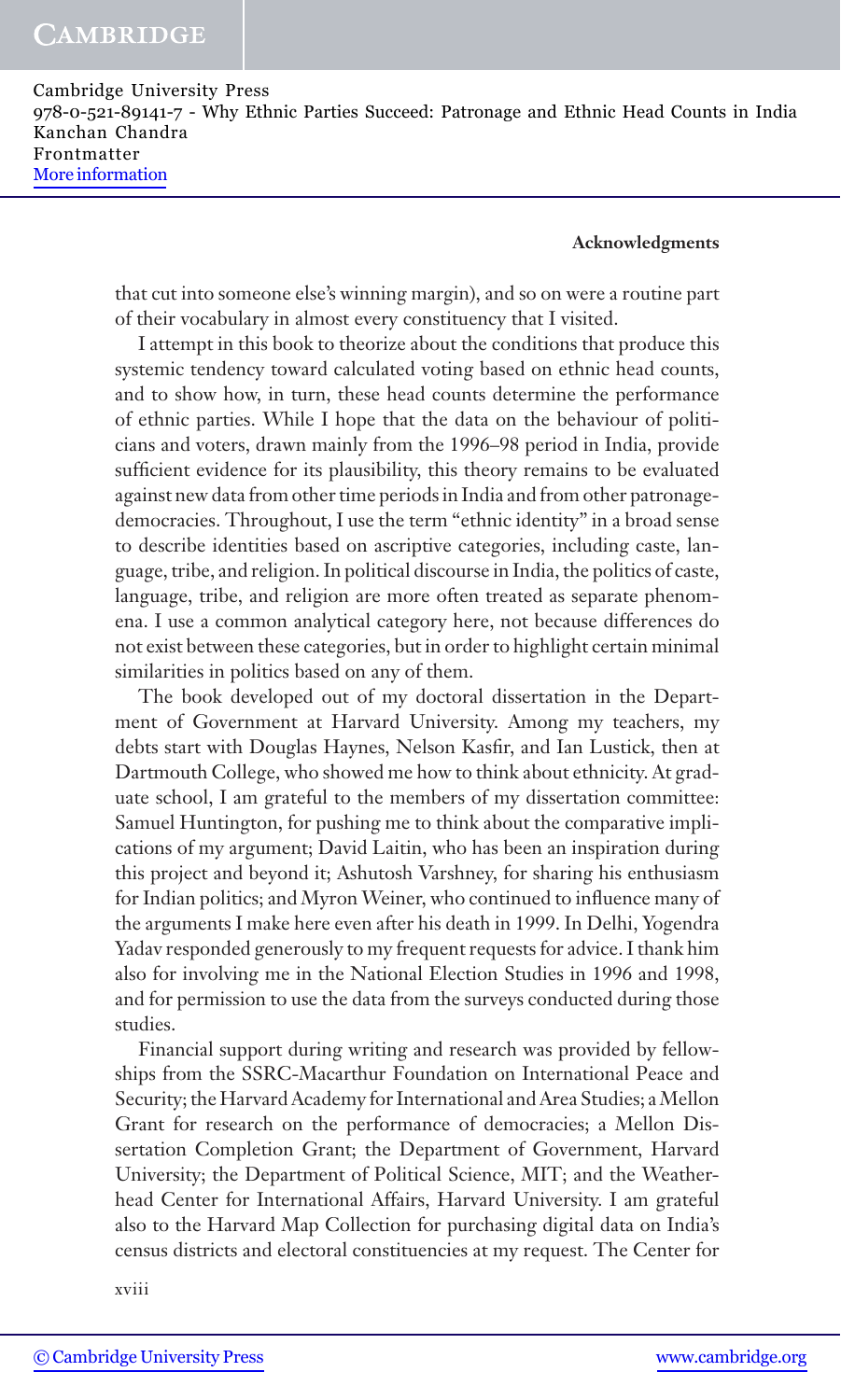#### **Acknowledgments**

International Studies at MIT, directed by Richard Samuels and Stephen Van Evera, provided a generous grant to collect a cross-national database on ethnic parties to test the argument of this book more broadly. That project quickly expanded beyond the scope of this one, and its findings will be reported elsewhere. However, this book has benefited from the parallel concerns of that project.

For institutional support, I thank the Department of Political Science at MIT, the Harvard Academy, the Centre for the Study of Developing Societies (CSDS) in Delhi, the Institute for Development and Communication in Chandigarh, Wilder House at the University of Chicago, and the Weatherhead Center for International Affairs. Jean Anderson at Wilder House, Steve Baker at the Government Department at Harvard, Amy Frost at the SSRC-Macarthur Foundation, Beth Hastie at the Harvard Academy, and Pamela Clements and David Veritas at MIT made many difficult things easy. I am grateful to Rachel Gisselquist, Dan Metz, Dan Munro, Jessica Piombo, Bela Prasad, Chris Wendt, and Adam Ziegfeld for excellent research assistance.

I was humbled in the course of my research by the generosity of people to whom I offered little in return. Over several years, Yubaraj Ghimire and Saroj Nagi taught me the ethics and mechanics of field research in India and, with a light touch, gave me an invaluable education in Indian politics. Himanshu Bhattacharya, Sanjay Kumar, Kanchan Malhotra, and Chandrika Parmar at CSDS guided me in the design and interpretation of the NES surveys. My research on Uttar Pradesh is indebted to Ram Advani, Paul Brass, Zoya Hasan, Pappu Kumar, Noor Mohammad, Ashok Priyadarshi, M. V. S. Rami Reddy, Hemant Sharma, Nirmala Sharma, Anand Singh, Udai Sinha, T. Venkatesh, and Randeep and Priya Wahraich; on Punjab, to Vikram Balasubramaniam and Kavita Sivaramakrishnan, Gyan Chand, Dharmpal and Urmil Gupta, K. B. Kapoor, Harpreet Kaur, Pramod Kumar, P. N. Pimpley, A. S. Prashar, T. K. Ramasamy, Ravinder Sood, G. Vajralingam, Ramesh Vinayak, and Bhagwant Singh Ahluwalia and his family; and on Karnataka, to Shashidhara Bhat, G. K. Karanth, D. R. Nagaraj, Saritha Rai, Y. P. Rajesh, Sandeep Shastri, and O. Sreedharan. Most of all, I thank Professor Arun Chowdhury and his family.

I presented chapters from the manuscript at the following seminars and colloquia: the annual meetings of the American Political Science Association in 1999 and 2002; "India and the Politics of Developing Countries," a festschrift in honour of Myron Weiner, University of Notre Dame, 1999; the 2000 meetings of the Laboratory in Comparative Ethnic Processes

xix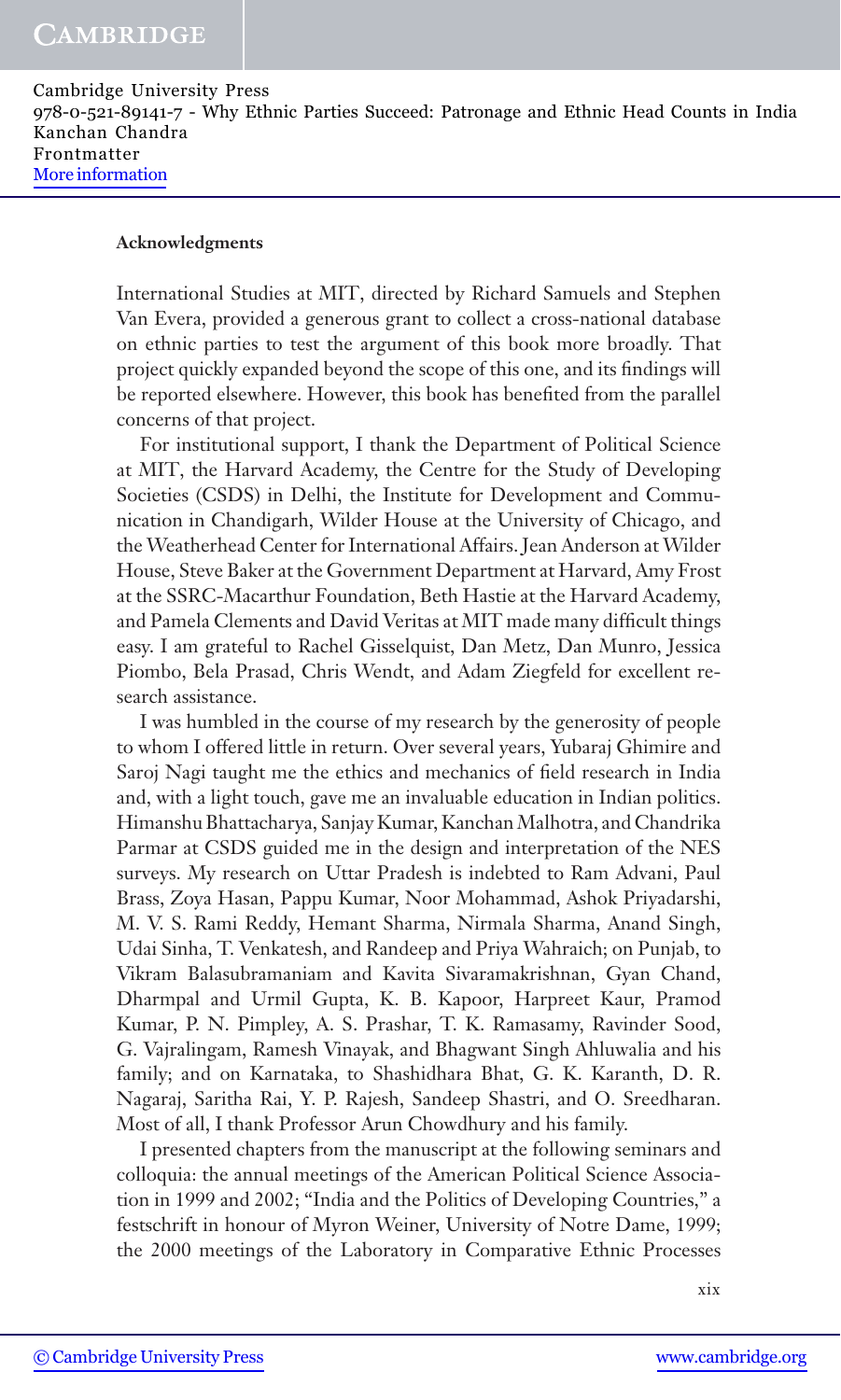#### **Acknowledgments**

(LICEP); the Conference on Clientelism at Duke University, 2001; the MIT Political Science Faculty Colloquium, 2001; the Harvard Academy for International and Area Studies, 2001; the Comparative Politics Workshop, University of Chicago, 2001; the Center for International Security and Cooperation (CISAC), Stanford University, 2002; the Macarthur Preferences Network Meeting, University of Pennsylvania, 2002; the South Asia Seminar, Harvard University, 2002; the Southern Asian Institute Distinguished Lecture Series, Columbia University, 2002; the South Asia Conference at the University of Wisconsin, 2002; the Harvard-MIT Joint Seminar for Political Development, 2002; the Duke University Comparative Politics Workshop, 2002; and the UCLA Comparative Politics Seminar Series, 2002. I am grateful to the organizers of these events for their invitations to participate: Rob Boyd, Val Daniels, Jorge Dominguez, Lynn Eden, Samuel Huntington, Stathis Kalyvas, Devesh Kapur, Herbert Kitschelt, Mona Lyne, Philip Oldenburg, Carole Pateman, Daniel Posner, Scott Sagan, Susan Stokes, Narendra Subramanian, Ashutosh Varshney, and Steven Wilkinson. I thank also the participants at these meetings for their challenging and constructive comments, and especially the discussants: Robert Bates, Ellen Commisso, Gerry Digiusto, Valerie Funk, Akhil Gupta, Donald Horowitz, Michael Jones-Correa, Herbert Kitschelt, Lloyd Rudolph, and Richard Sisson. Materials from Chapters 5 and 11 were previously published in "Elite Incorporation in Multi-Ethnic Societies," *Asian Survey*, Vol. 40, No. 5 (2000): 836–855, and are reprinted here with permission.

The manuscript benefited from critiques by and discussions with several scholars. I thank Darshan Ambalavanar, Suzanne Berger, Chappell Lawson, Margaret Levi, Pratap Mehta, and the two anonymous reviewers for Cambridge University Press for their thoughtful comments on the entire manuscript. Michael Hechter gave me sound advice on the title. I relied often on Paul Brass's insight, both in his writing and in conversations with him. Linda Beck, Rogers Brubaker, Josh Cohen, Francisco Gil-White, J. P. Gownder, Anna Grzymala-Busse, Stathis Kalyvas, Devesh Kapur, Donna Lee Van Cott, and Steven Wilkinson provided detailed comments on individual chapters. Scott Desposato, Rachel Gisselquist, Rohini Pande, Jonathan Rodden, James Snyder, Chris Wendt, and David Woodruff offered useful feedback at an informal colloquium during the final stages of my work on the manuscript. I learned a great deal from conversations with Steve Ansolabehere, Robert Bates, Marc Busch, James Fearon, Mala Htun, Miriam Laugesen, Rory Macfarquhar, Barry Posen, Daniel Posner, Sanjay

xx